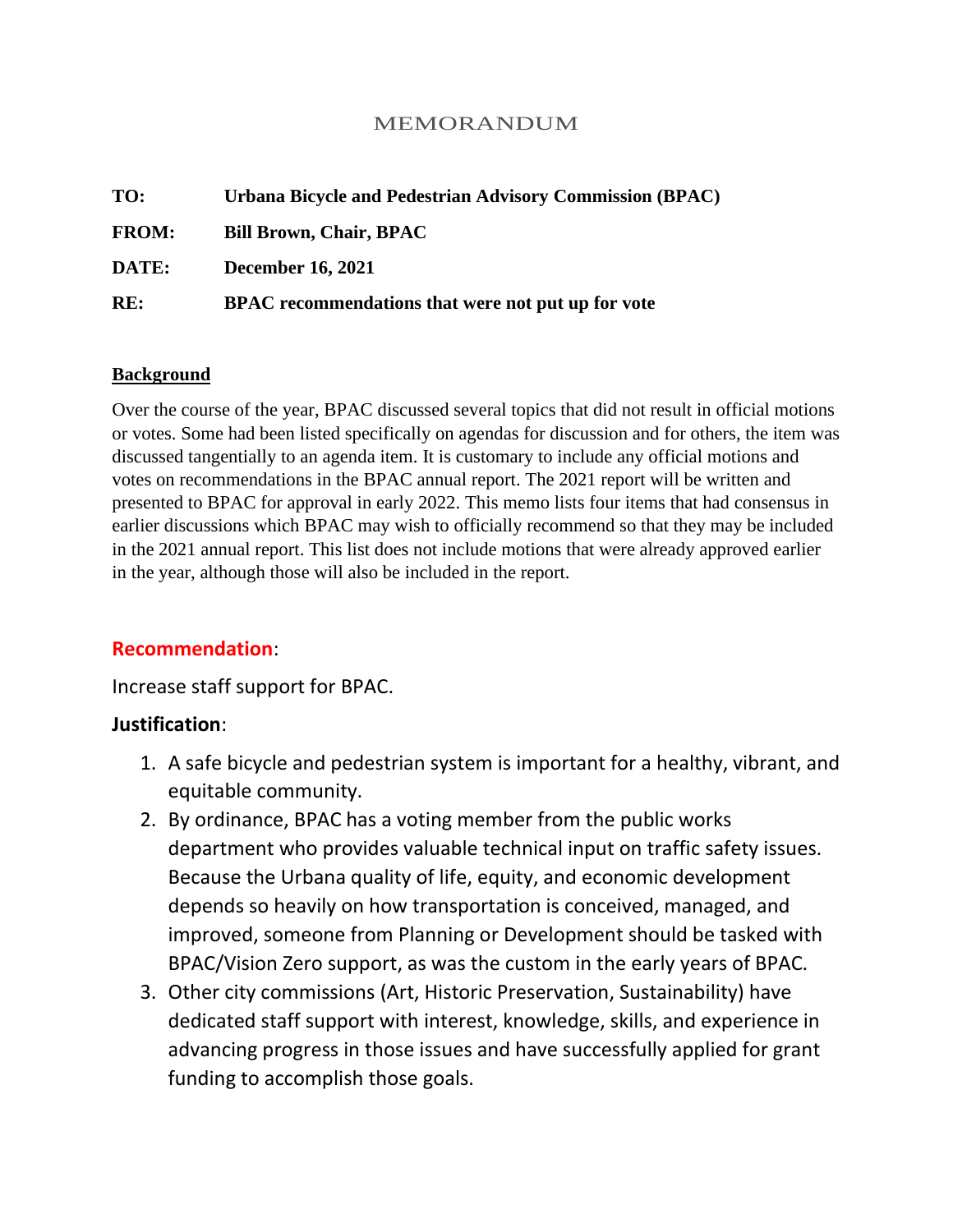# *Discussion and consensus in May, no motion made.*

## **Recommendation**:

Pursue projects that require intergovernmental cooperation (e.g. connectivity measures that cross jurisdictions) and combine forces on those to apply for Illinois Transportation Enhancement Program (ITEP) funding.

### **Justification**:

- 1. The ITEP scoring process favors projects with intergovernmental cooperation.
- 2. Vital connectivity issues remain because many of the "easy" projects where the City already owns all the right of way have already been done and staff has not been available to pursue more complicated projects.
- 3. Many such projects eligible for ITEP funding are already identified in City, Park District, and other plans.

*Discussion touched on this at various meetings including when ITEP grants were discussed, and when initial criteria for Equity Projects was presented, which excluded these areas. No motion was made at the time.*

## **Recommendation**:

Increase annual budget for sidewalks and paths maintenance to at least 50% of the annual cost identified in the Capital Improvement Plan (50% of \$500,000 = \$250,000, currently \$120,000) and establish an improvement plan based on sidewalk conditions and gaps identified in the sidewalk inventory (see Pedestrian Master Plan)

## **Justification**:

- 1. City Code specifies one of the duties of BPAC is to "Review and make recommendations regarding the City's Capital Improvement Plan"
- 2. Current sidewalk maintenance is mostly responsive to complaints, which are more common from areas and people with access to public officials or who have come to expect quick response.